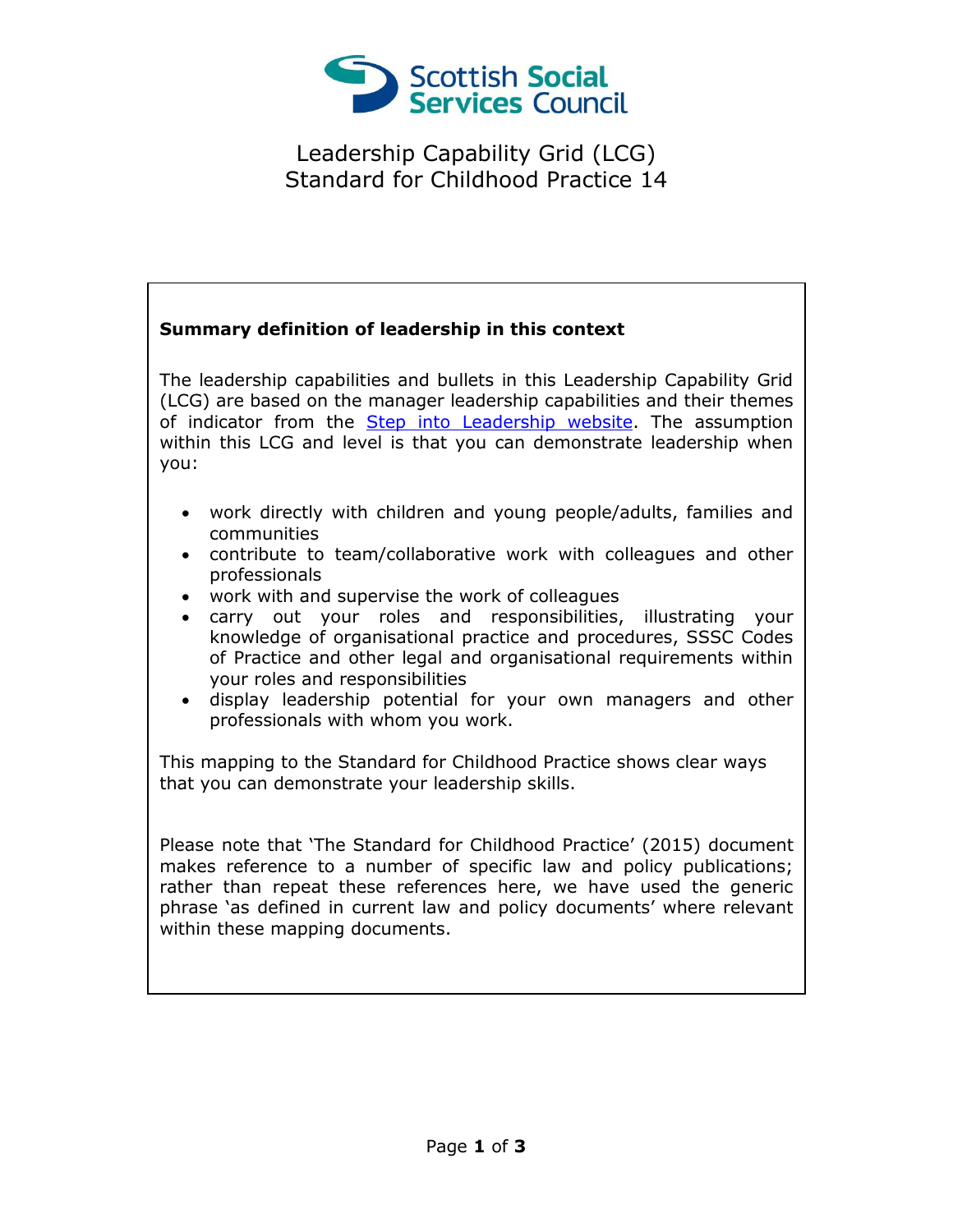

## Leadership Capability Grid (LCG) Standard for Childhood Practice 14

٦

| Leadership<br>capabilities                   | When coordinating and leading the provision of environments<br>that are safe, secure, caring and nurturing, and inclusive you<br>can demonstrate leadership capabilities by:                                                                                                                                                                                                                                                                                                                                                                                                                                                                                                                                                                                                                                        |
|----------------------------------------------|---------------------------------------------------------------------------------------------------------------------------------------------------------------------------------------------------------------------------------------------------------------------------------------------------------------------------------------------------------------------------------------------------------------------------------------------------------------------------------------------------------------------------------------------------------------------------------------------------------------------------------------------------------------------------------------------------------------------------------------------------------------------------------------------------------------------|
| Self-<br>leadership                          | Displaying self leadership when you:<br>Enable intelligent risk-taking when:<br>providing environments and play spaces that are comfortable,<br>$\bullet$<br>welcoming and accessible to each child and his/her family and<br>promoting children and young peoples' well-being and development<br>(14.1)<br>developing policies and practices to provide a safe, secure<br>environment for each child which meet all regulatory requirements<br>and where each child can develop skills and knowledge to keep<br>him/her safe (14.2)<br>Challenge discrimination and oppression when:<br>developing policies and practices to provide a safe, secure<br>environment for each child which meet all regulatory requirements<br>and where each child can develop skills and knowledge to keep<br>him/her safe $(14.2)$ |
| <b>Motivating</b><br>and inspiring<br>others | Motivating and inspiring others when you:<br>Inspire people by personal example when:<br>establishing and maintaining relationships with other agencies and<br>$\bullet$<br>understand their responsibilities<br>ensuring that workers<br>and<br>arrangements for liaising with other agencies when appropriate<br>(14.4)<br>Recognise and value the contribution of others when:<br>establishing and maintaining relationships with other agencies and<br>$\bullet$<br>understand their responsibilities<br>ensuring that workers<br>and<br>arrangements for liaising with other agencies when appropriate<br>(14.4)                                                                                                                                                                                               |
| <b>Collaborating</b><br>and<br>influencing   | <b>Collaborating and influencing when you:</b><br>Lead partnership working when:<br>establishing and maintaining relationships with other agencies and<br>ensuring that workers understand their responsibilities<br>and<br>arrangements for liaising with other agencies when appropriate<br>(14.4)<br>Influence people when:<br>understanding and carrying out responsibilities in relation to child<br>protection by having procedures for child protection in place that are<br>understood and implemented by all staff and by having an ethos of<br>trust where staff feel confident and supported in raising concerns<br>about child protection issues (14.3)                                                                                                                                                 |